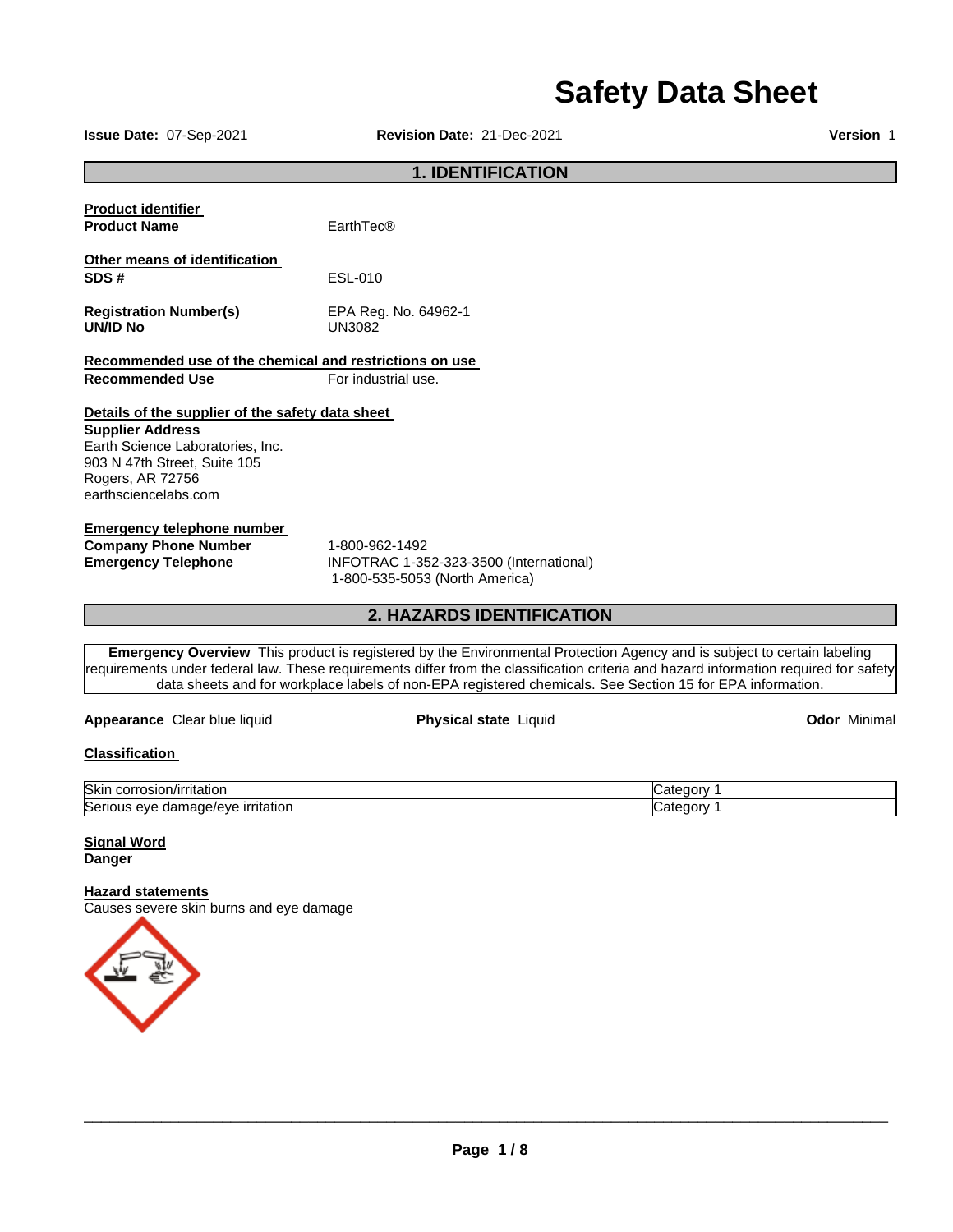### **Precautionary Statements - Prevention**

Do not breathe dusts or mists

Wash face, hands and any exposed skin thoroughly after handling Wear protective gloves/protective clothing/eye protection/face protection

### **Precautionary Statements - Response**

Immediately call a POISON CENTER or doctor IF IN EYES: Rinse cautiously with water for several minutes. Remove contact lenses, if present and easy to do. Continue rinsing Immediately call a POISON CENTER or doctor IF ON SKIN (or hair): Take off immediately all contaminated clothing. Rinse skin with water/ shower Wash contaminated clothing before reuse IF INHALED: Remove person to fresh air and keep comfortable for breathing Immediately call a POISON CENTER or doctor IF SWALLOWED: Rinse mouth. Do NOT induce vomiting

\_\_\_\_\_\_\_\_\_\_\_\_\_\_\_\_\_\_\_\_\_\_\_\_\_\_\_\_\_\_\_\_\_\_\_\_\_\_\_\_\_\_\_\_\_\_\_\_\_\_\_\_\_\_\_\_\_\_\_\_\_\_\_\_\_\_\_\_\_\_\_\_\_\_\_\_\_\_\_\_\_\_\_\_\_\_\_\_\_\_\_\_\_

### **Precautionary Statements - Storage**

Store locked up

### **Precautionary Statements - Disposal**

Dispose of contents/container to an approved waste disposal plant

#### **Other hazards**

Very toxic to aquatic life with long lasting effects

# **3. COMPOSITION/INFORMATION ON INGREDIENTS**

| n <sub>max</sub><br><u>.</u><br>'ialiit<br>--- | ⊺ NC      | $\Omega$<br>W۵<br>m                                        |
|------------------------------------------------|-----------|------------------------------------------------------------|
| pentahydrate<br>sultate<br>:onner<br>. .<br>.  | ----<br>. | $\overline{\phantom{a}}$<br>$\sim$<br><u>т.</u><br>- 6<br> |

\*\*If Chemical Name/CAS No is "proprietary" and/or Weight-% is listed as a range, the specific chemical identity and/or percentage of composition has been withheld as a trade secret.\*\*

# **4. FIRST AID MEASURES**

#### **Description of first aid measures**

| <b>General Advice</b> | Immediately call a poison center or doctor/physician.                                                                                                                         |
|-----------------------|-------------------------------------------------------------------------------------------------------------------------------------------------------------------------------|
| <b>Eye Contact</b>    | Rinse cautiously with water for several minutes. Remove contact lenses, if present and<br>easy to do. Continue rinsing. Immediately call a poison center or doctor/physician. |
| <b>Skin Contact</b>   | Take off immediately all contaminated clothing. Rinse skin with water/shower. Wash<br>contaminated clothing before reuse.                                                     |
| <b>Inhalation</b>     | Remove person to fresh air and keep comfortable for breathing. Immediately call a poison<br>center or doctor/physician.                                                       |
| Ingestion             | Rinse mouth. Do NOT induce vomiting.                                                                                                                                          |

#### **Most important symptoms and effects, both acute and delayed**

**Symptoms May be harmful if swallowed. Causes severe skin burns and eye damage.** 

#### **Indication of any immediate medical attention and special treatment needed**

**Notes to Physician Probable mucosal damage may contraindicate the use of gastric lavage. Have the product** container or label with you when calling a poison control center or doctor or going for treatment. You may also contact INFOTRAC 1-800-535-5053 for emergencies.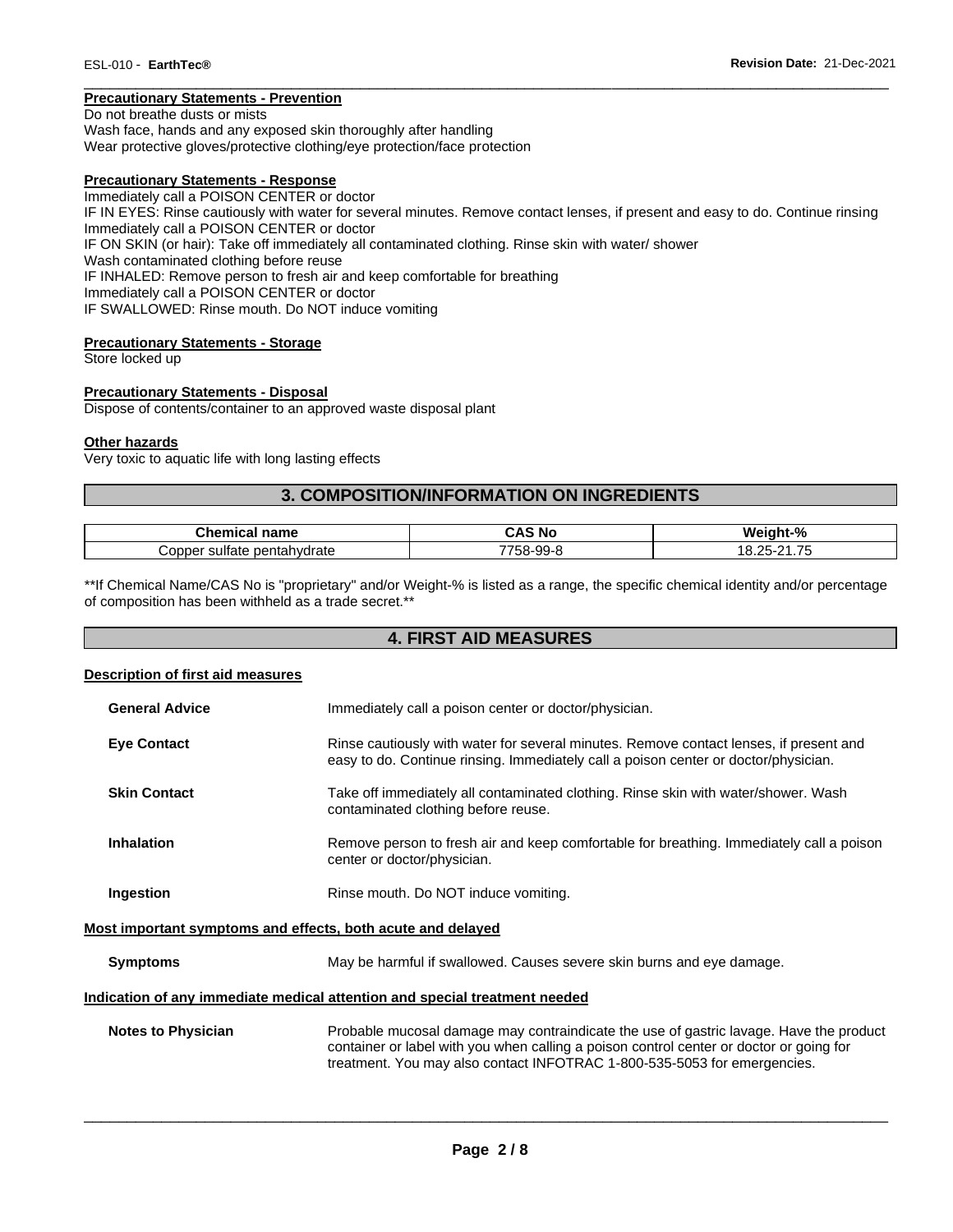# \_\_\_\_\_\_\_\_\_\_\_\_\_\_\_\_\_\_\_\_\_\_\_\_\_\_\_\_\_\_\_\_\_\_\_\_\_\_\_\_\_\_\_\_\_\_\_\_\_\_\_\_\_\_\_\_\_\_\_\_\_\_\_\_\_\_\_\_\_\_\_\_\_\_\_\_\_\_\_\_\_\_\_\_\_\_\_\_\_\_\_\_\_ **5. FIRE-FIGHTING MEASURES**

# **Suitable Extinguishing Media**

Use extinguishing measures that are appropriate to local circumstances and the surrounding environment.

**Unsuitable Extinguishing Media** Not determined.

### **Specific Hazards Arising from the Chemical**

May react with high carbon metals to produce hydrogen gas, which can form an explosive mixture.

### **Protective equipment and precautions for firefighters**

As in any fire, wear self-contained breathing apparatus pressure-demand, MSHA/NIOSH (approved or equivalent) and full protective gear.

# **6. ACCIDENTAL RELEASE MEASURES**

#### **Personal precautions, protective equipment and emergency procedures**

| <b>Personal Precautions</b>                          | Caution should be exercised regarding personal safety and exposure to released product.<br>Keep unnecessary people away, isolate hazard area and deny entry. |
|------------------------------------------------------|--------------------------------------------------------------------------------------------------------------------------------------------------------------|
| <b>Environmental precautions</b>                     |                                                                                                                                                              |
| <b>Environmental precautions</b>                     | See Section 12 for additional Ecological Information.                                                                                                        |
| Methods and material for containment and cleaning up |                                                                                                                                                              |
| <b>Methods for Containment</b>                       | Flush with water into retaining area or container.                                                                                                           |
| <b>Methods for Clean-Up</b>                          | Neutralize solution with bicarbonate of soda.                                                                                                                |
|                                                      | <b>7. HANDLING AND STORAGE</b>                                                                                                                               |
| Dassendens fra sefa ben dilan                        |                                                                                                                                                              |

### **Precautions for safe handling**

| <b>Advice on Safe Handling</b> | Do not breathe dusts or mists. Wash face, hands and any exposed skin thoroughly after |
|--------------------------------|---------------------------------------------------------------------------------------|
|                                | handling. Wear protective gloves/protective clothing and eye/face protection.         |

### **Conditions for safe storage, including any incompatibilities**

| <b>Storage Conditions</b>     | Store locked up. Store in a safe place away from pets and keep out of the reach of children.<br>Store away from excessive heat. Product will freeze. Always store product above 32<br>degrees F (Do Not Freeze). Freezing may cause product separation. Always keep<br>container closed. Keep away from galvanized pipe and any nylon storage or handling<br>equipment. |
|-------------------------------|-------------------------------------------------------------------------------------------------------------------------------------------------------------------------------------------------------------------------------------------------------------------------------------------------------------------------------------------------------------------------|
| <b>Incompatible Materials</b> | Strong bases. Strong reducing agents.                                                                                                                                                                                                                                                                                                                                   |

# **8. EXPOSURE CONTROLS/PERSONAL PROTECTION**

### **Exposure Guidelines**

| Chemical name               | <b>ACGIH TLV</b> | <b>OSHA PEL</b>                                                                       | <b>NIOSH IDLH</b>                                 |
|-----------------------------|------------------|---------------------------------------------------------------------------------------|---------------------------------------------------|
| Copper sulfate pentahydrate |                  | TWA: 1 mg/m <sup>3</sup> Cu dust and mist   TWA: 1 mg/m <sup>3</sup> Cu dust and mist | IDLH: 100 mg/m <sup>3</sup> Cu dust and           |
| 7758-99-8                   |                  |                                                                                       | mist<br>TWA: 1 mg/m <sup>3</sup> Cu dust and mist |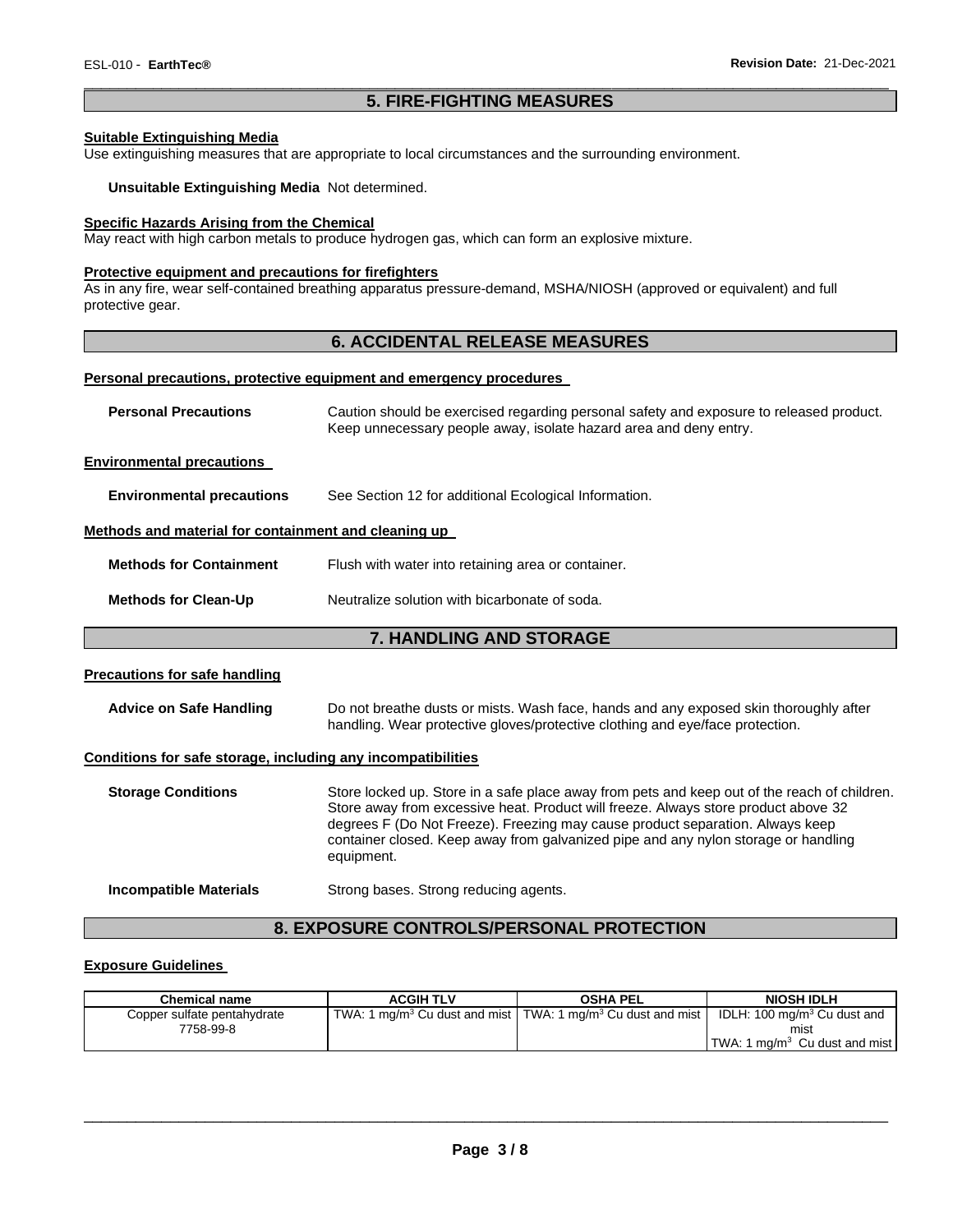# **Appropriate engineering controls**

| <b>Engineering Controls</b> | Showers. Eyewash stations. Ventilation systems. |  |
|-----------------------------|-------------------------------------------------|--|
|                             |                                                 |  |

#### **Individual protection measures, such as personal protective equipment**

| <b>Eve/Face Protection</b>      | Wear eye/face protection.                                                                           |
|---------------------------------|-----------------------------------------------------------------------------------------------------|
| <b>Skin and Body Protection</b> | Wear long-sleeved shirt, long pants, and shoes plus socks. Chemical resistant protective<br>gloves. |
| <b>Respiratory Protection</b>   | Refer to 29 CFR 1910.134 for respiratory protection requirements.                                   |

\_\_\_\_\_\_\_\_\_\_\_\_\_\_\_\_\_\_\_\_\_\_\_\_\_\_\_\_\_\_\_\_\_\_\_\_\_\_\_\_\_\_\_\_\_\_\_\_\_\_\_\_\_\_\_\_\_\_\_\_\_\_\_\_\_\_\_\_\_\_\_\_\_\_\_\_\_\_\_\_\_\_\_\_\_\_\_\_\_\_\_\_\_

**General Hygiene Considerations** Handle in accordance with good industrial hygiene and safety practice.

# **9. PHYSICAL AND CHEMICAL PROPERTIES**

### **Information on basic physical and chemical properties**

| <b>Physical state</b><br>Appearance<br>Color | Liquid<br>Clear blue liquid<br>Blue | Odor<br><b>Odor Threshold</b> | Minimal<br>Not determined |
|----------------------------------------------|-------------------------------------|-------------------------------|---------------------------|
| <b>Property</b>                              | Values                              | Remarks • Method              |                           |
| рH                                           | $0.2 - 0.3$                         |                               |                           |
| Melting point / freezing point               | Not determined                      |                               |                           |
| Boiling point / boiling range                | 220 °F                              |                               |                           |
| <b>Flash point</b>                           | Not determined                      |                               |                           |
| <b>Evaporation Rate</b>                      | Not determined                      |                               |                           |
| <b>Flammability (Solid, Gas)</b>             | Liquid-Not applicable               |                               |                           |
| <b>Flammability Limit in Air</b>             |                                     |                               |                           |
| Upper flammability or explosive              | Not determined                      |                               |                           |
| limits                                       |                                     |                               |                           |
| Lower flammability or explosive              | Not determined                      |                               |                           |
| limits                                       |                                     |                               |                           |
| <b>Vapor Pressure</b>                        | $0.1$ mm $68^{\circ}$ F             |                               |                           |
| <b>Vapor Density</b>                         | 1.0                                 | $(Air=1)$                     |                           |
| <b>Relative Density</b>                      | 1.165-1.185                         | (Water=1)                     |                           |
| <b>Water Solubility</b>                      | Completely soluble                  |                               |                           |
| Solubility in other solvents                 | Not determined                      |                               |                           |
| <b>Partition Coefficient</b>                 | Not determined                      |                               |                           |
| <b>Autoignition temperature</b>              | Not determined                      |                               |                           |
| <b>Decomposition temperature</b>             | Not determined                      |                               |                           |
| <b>Kinematic viscosity</b>                   | Not determined                      |                               |                           |
| <b>Dynamic Viscosity</b>                     | Not determined                      |                               |                           |
| <b>Explosive Properties</b>                  | Not determined                      |                               |                           |
| <b>Oxidizing Properties</b>                  | Not determined                      |                               |                           |

# **10. STABILITY AND REACTIVITY**

#### **Reactivity**

Not reactive under normal conditions.

#### **Chemical stability**

Stable under recommended storage conditions.

### **Possibility of hazardous reactions**

None under normal processing.

**Hazardous Polymerization** Will not occur.

**Page 4 / 8**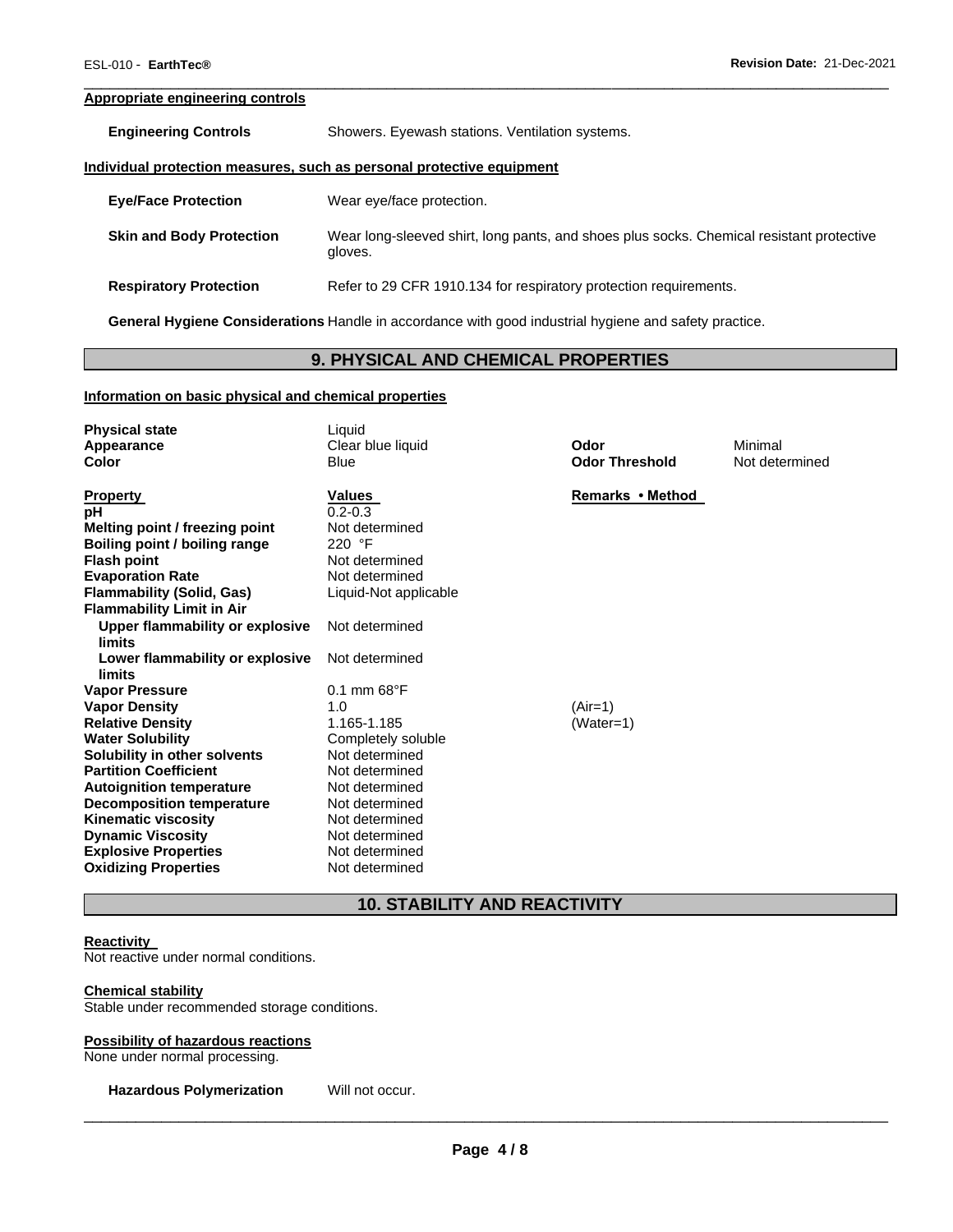**Conditions to Avoid** Incompatible Materials.

# **Incompatible materials**

Strong bases. Strong reducing agents.

### **Hazardous decomposition products**

Sulfur dioxide. Sulfur trioxide.

# **11. TOXICOLOGICAL INFORMATION**

\_\_\_\_\_\_\_\_\_\_\_\_\_\_\_\_\_\_\_\_\_\_\_\_\_\_\_\_\_\_\_\_\_\_\_\_\_\_\_\_\_\_\_\_\_\_\_\_\_\_\_\_\_\_\_\_\_\_\_\_\_\_\_\_\_\_\_\_\_\_\_\_\_\_\_\_\_\_\_\_\_\_\_\_\_\_\_\_\_\_\_\_\_

### **Information on likely routes of exposure**

| <b>Product Information</b> |                              |
|----------------------------|------------------------------|
| <b>Eve Contact</b>         | Avoid contact with eyes.     |
| <b>Skin Contact</b>        | Avoid contact with skin.     |
| Inhalation                 | Do not inhale.               |
| Ingestion                  | May be harmful if swallowed. |

# **Component Information**

| <b>Chemical name</b>                     | Oral LD50           | Dermal LD50       | <b>Inhalation LC50</b> |
|------------------------------------------|---------------------|-------------------|------------------------|
| Copper sulfate pentahydrate<br>7758-99-8 | $=$ 472 mg/kg (Rat) | > 8 g/kg (Rabbit) | > 2.95 mg/L (Rat)      |

### **Symptoms related to the physical, chemical and toxicological characteristics**

**Dermal LD50** 36,818.40 mg/kg

| <b>Symptoms</b>                             | Please see section 4 of this SDS for symptoms.                                                                                               |  |  |  |
|---------------------------------------------|----------------------------------------------------------------------------------------------------------------------------------------------|--|--|--|
|                                             | Delayed and immediate effects as well as chronic effects from short and long-term exposure                                                   |  |  |  |
| <b>Skin corrosion/irritation</b>            | Causes severe skin burns.                                                                                                                    |  |  |  |
| Serious eye damage/eye<br><i>irritation</i> | Causes severe eye damage.                                                                                                                    |  |  |  |
| Carcinogenicity                             | Based on the information provided, this product does not contain any carcinogens or<br>potential carcinogens as listed by OSHA, IARC or NTP. |  |  |  |
| <b>Numerical measures of toxicity</b>       |                                                                                                                                              |  |  |  |
|                                             | The following values are calculated based on chapter 3.1 of the GHS document                                                                 |  |  |  |
| Oral LD50                                   | 2,298.8506 mg/kg                                                                                                                             |  |  |  |
| <b>Dermal LD50</b>                          | 36.818.40 ma/ka                                                                                                                              |  |  |  |

# **12. ECOLOGICAL INFORMATION**

# **Ecotoxicity**

Very toxic to aquatic life with long lasting effects.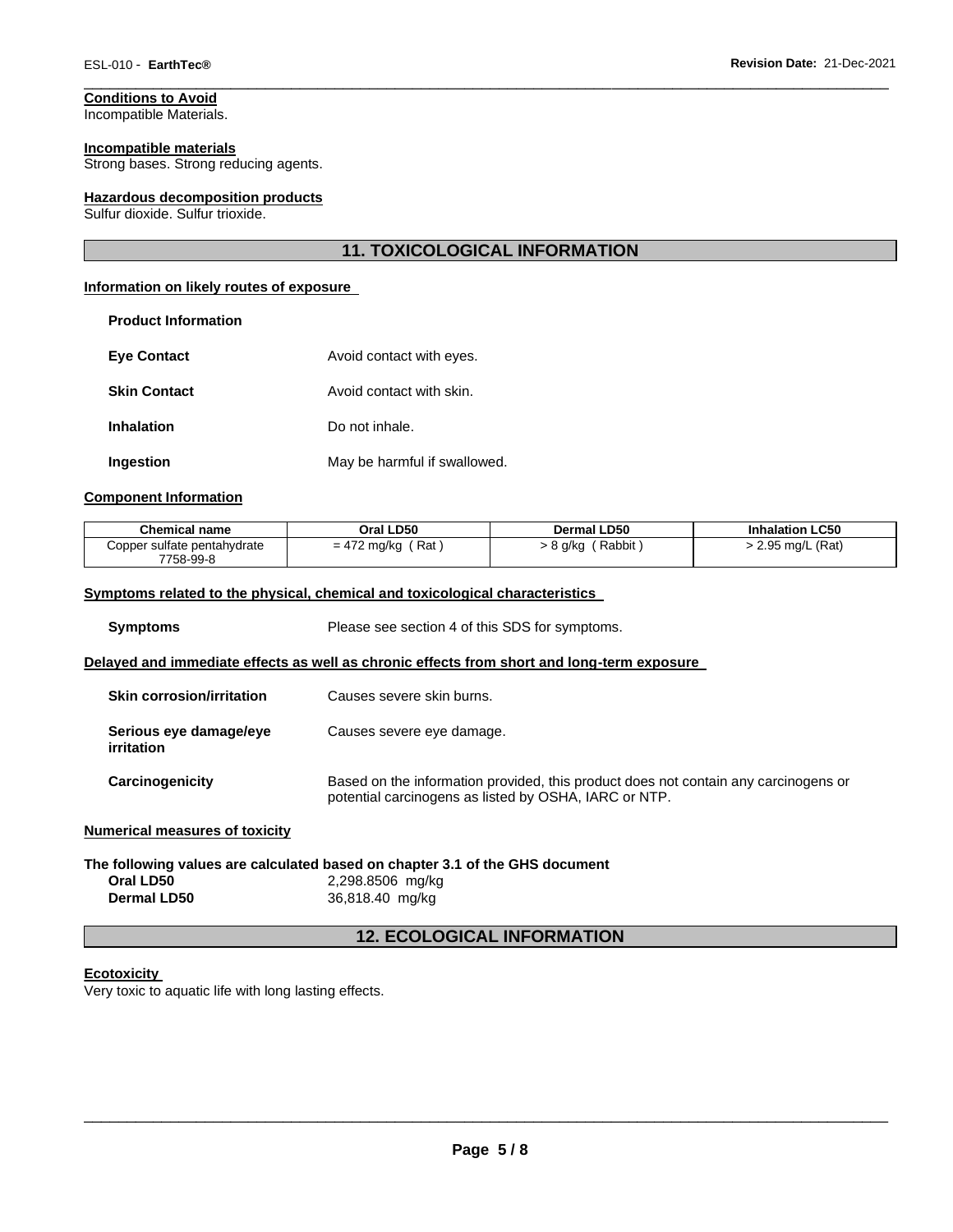### **Component Information**

| <b>Chemical name</b>        | Algae/aquatic plants | Fish                              | Crustacea                         |
|-----------------------------|----------------------|-----------------------------------|-----------------------------------|
| Copper sulfate pentahydrate |                      | 0.09 - 0.19: 96 h Oncorhynchus    | 0.147 - 0.227: 48 h Daphnia magna |
| 7758-99-8                   |                      | mykiss mg/L LC50 static           | mg/L EC50 Static                  |
|                             |                      | 0.1478 - 0.165: 96 h Oncorhynchus |                                   |
|                             |                      | mykiss mg/L LC50 flow-through     |                                   |
|                             |                      | 0.66 - 1.15: 96 h Lepomis         |                                   |
|                             |                      | macrochirus mg/L LC50 semi-static |                                   |
|                             |                      | 0.96 - 1.8: 96 h Lepomis          |                                   |
|                             |                      | macrochirus mg/L LC50 static      |                                   |
|                             |                      | 0.6752: 96 h Pimephales promelas  |                                   |
|                             |                      | mg/L LC50 static                  |                                   |

\_\_\_\_\_\_\_\_\_\_\_\_\_\_\_\_\_\_\_\_\_\_\_\_\_\_\_\_\_\_\_\_\_\_\_\_\_\_\_\_\_\_\_\_\_\_\_\_\_\_\_\_\_\_\_\_\_\_\_\_\_\_\_\_\_\_\_\_\_\_\_\_\_\_\_\_\_\_\_\_\_\_\_\_\_\_\_\_\_\_\_\_\_

### **Persistence/Degradability**

Not determined.

### **Bioaccumulation**

There is no data for this product.

# **Mobility**

Not determined

# **Other Adverse Effects**

Not determined

# **13. DISPOSAL CONSIDERATIONS**

# **Waste Treatment Methods**

| <b>Disposal of Wastes</b>     | Disposal should be in accordance with applicable regional, national and local laws and<br>regulations. |
|-------------------------------|--------------------------------------------------------------------------------------------------------|
| <b>Contaminated Packaging</b> | Disposal should be in accordance with applicable regional, national and local laws and<br>regulations. |

### **California Hazardous Waste Status**

| <b>Chemical name</b>                     | California Hazardous Waste Status |
|------------------------------------------|-----------------------------------|
| Copper sulfate pentahvdrate<br>7758-99-8 | Гохіс                             |

# **14. TRANSPORT INFORMATION**

**Note** Please see current shipping paper for most up to date shipping information, including exemptions and special circumstances.

| <b>DOT</b>                      |                                                                           |
|---------------------------------|---------------------------------------------------------------------------|
| <b>UN/ID No</b>                 | UN3082                                                                    |
| <b>Proper Shipping Name</b>     | Environmentally hazardous substance, liquid, n.o.s. (Cupric Sulfate)      |
| <b>Hazard class</b>             | 9                                                                         |
| <b>Packing Group</b>            | Ш                                                                         |
| <b>Reportable Quantity (RQ)</b> | Cupric sulfate (10 lbs)                                                   |
| <b>Marine Pollutant</b>         | Yes, if inner package is greater than 119 gallons.                        |
| <b>IATA</b>                     |                                                                           |
| UN number                       | UN3082                                                                    |
| <b>Proper Shipping Name</b>     | Environmentally hazardous substance, liquid, n.o.s. (Cupric Sulfate)      |
| Transport hazard class(es)      | 9                                                                         |
| <b>Packing Group</b>            | Ш                                                                         |
| <b>Description</b>              | This material ships as a marine pollutant when inner packagings exceed 5L |
|                                 |                                                                           |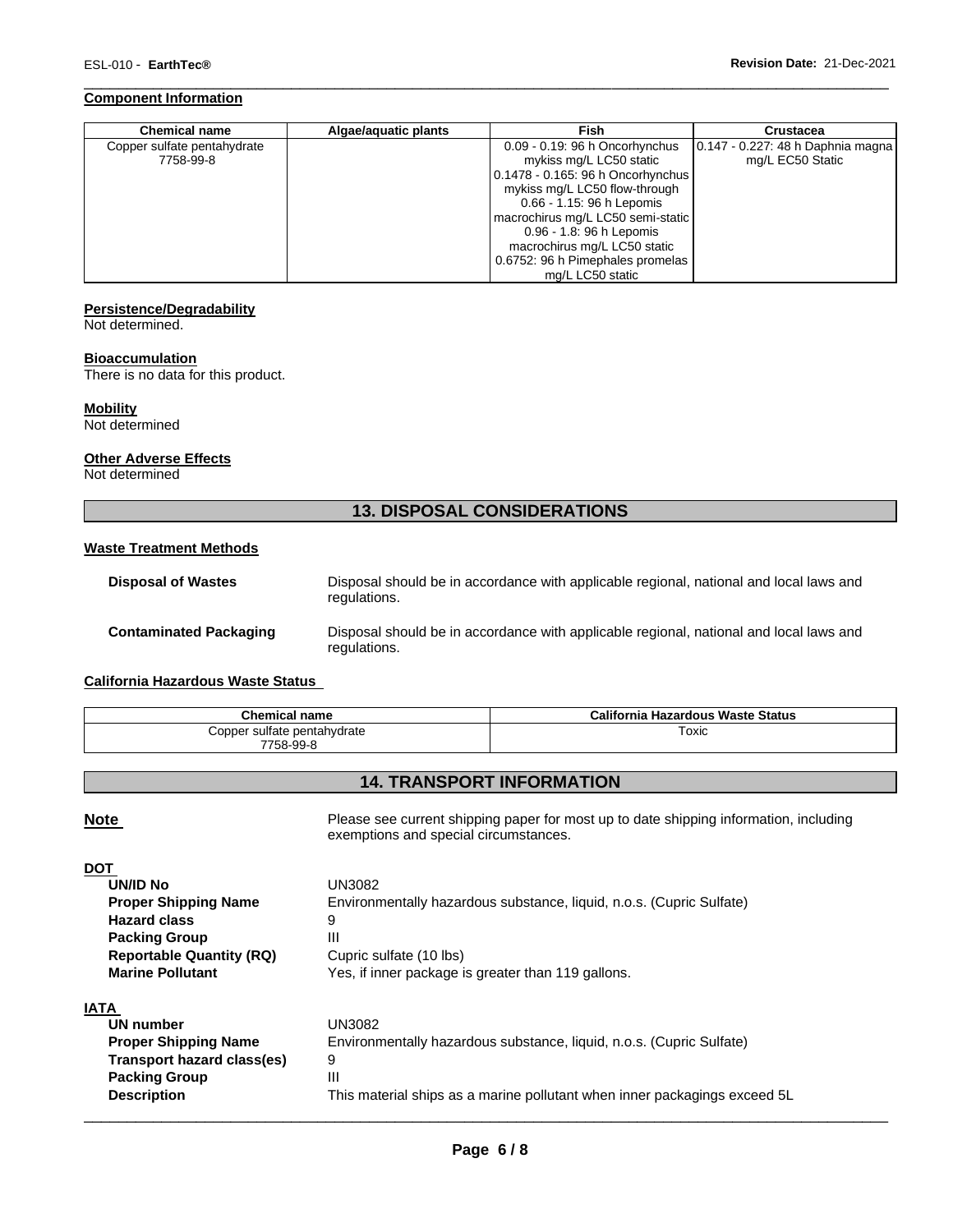### **IMDG**

| UN number                   | UN3082                                                                    |
|-----------------------------|---------------------------------------------------------------------------|
| <b>Proper Shipping Name</b> | Environmentally hazardous substance, liquid, n.o.s. (Cupric Sulfate)      |
| Transport hazard class(es)  | 9                                                                         |
| <b>Packing Group</b>        | Ш                                                                         |
| <b>Marine Pollutant</b>     | This material ships as a marine pollutant when inner packagings exceed 5L |
|                             |                                                                           |

# **15. REGULATORY INFORMATION**

\_\_\_\_\_\_\_\_\_\_\_\_\_\_\_\_\_\_\_\_\_\_\_\_\_\_\_\_\_\_\_\_\_\_\_\_\_\_\_\_\_\_\_\_\_\_\_\_\_\_\_\_\_\_\_\_\_\_\_\_\_\_\_\_\_\_\_\_\_\_\_\_\_\_\_\_\_\_\_\_\_\_\_\_\_\_\_\_\_\_\_\_\_

# **International Inventories**

| <b>Chemical name</b>        | <b>TSCA TSCA Inventory DSL/NDSL EINECS/ELI</b><br><b>Status</b> | <b>NCS</b> | <b>ENCS</b> | <b>IECSC</b> | <b>KECL</b> | <b>PICCS</b> | <b>AICS</b> |
|-----------------------------|-----------------------------------------------------------------|------------|-------------|--------------|-------------|--------------|-------------|
| Copper sulfate pentahydrate |                                                                 |            |             |              |             |              |             |

### **Legend:**

*TSCA - United States Toxic Substances Control Act Section 8(b) Inventory* 

*DSL/NDSL - Canadian Domestic Substances List/Non-Domestic Substances List* 

*EINECS/ELINCS - European Inventory of Existing Chemical Substances/European List of Notified Chemical Substances* 

*ENCS - Japan Existing and New Chemical Substances* 

*IECSC - China Inventory of Existing Chemical Substances* 

*KECL - Korean Existing and Evaluated Chemical Substances* 

*PICCS - Philippines Inventory of Chemicals and Chemical Substances* 

*AICS - Australian Inventory of Chemical Substances* 

### **US Federal Regulations**

### **CERCLA**

| <b>Chemical name</b>                     | <b>Hazardous Substances RQs</b> | <b>CERCLA/SARA RQ</b> | <b>Reportable Quantity (RQ)</b> |
|------------------------------------------|---------------------------------|-----------------------|---------------------------------|
| Copper sulfate pentahydrate<br>7758-99-8 | 10 lbs                          | 10 lbs                | $10$ lbs                        |

### **SARA 313**

| <b>Chemical name</b>                     | <b>CAS No</b> | Weight-%    | <b>SARA 313</b><br>$\sim$ 242<br>Threshold<br>Values % |
|------------------------------------------|---------------|-------------|--------------------------------------------------------|
| 7758-99-8<br>Copper sulfate pentahydrate | 7758-99-8     | 18.25-21.75 | ں.                                                     |

# **CWA (Clean Water Act)**

| <b>Chemical name</b>        | <b>CWA - Reportable</b><br>Quantities | <b>CWA - Toxic Pollutants CWA - Priority Pollutants</b> | <b>CWA - Hazardous</b><br><b>Substances</b> |
|-----------------------------|---------------------------------------|---------------------------------------------------------|---------------------------------------------|
| Copper sulfate pentahydrate |                                       |                                                         |                                             |

#### **US State Regulations**

#### **California Proposition 65**

This product does not contain any Proposition 65 chemicals.

### **U.S. State Right-to-Know Regulations**

| Chemical name               | <b>New Jersey</b> | Massachusetts | Pennsylvania |
|-----------------------------|-------------------|---------------|--------------|
| Copper sulfate pentahydrate |                   |               |              |
| 7758-99-8                   |                   |               |              |

### **EPA Pesticide Registration Number** EPA Reg. No. 64962-1